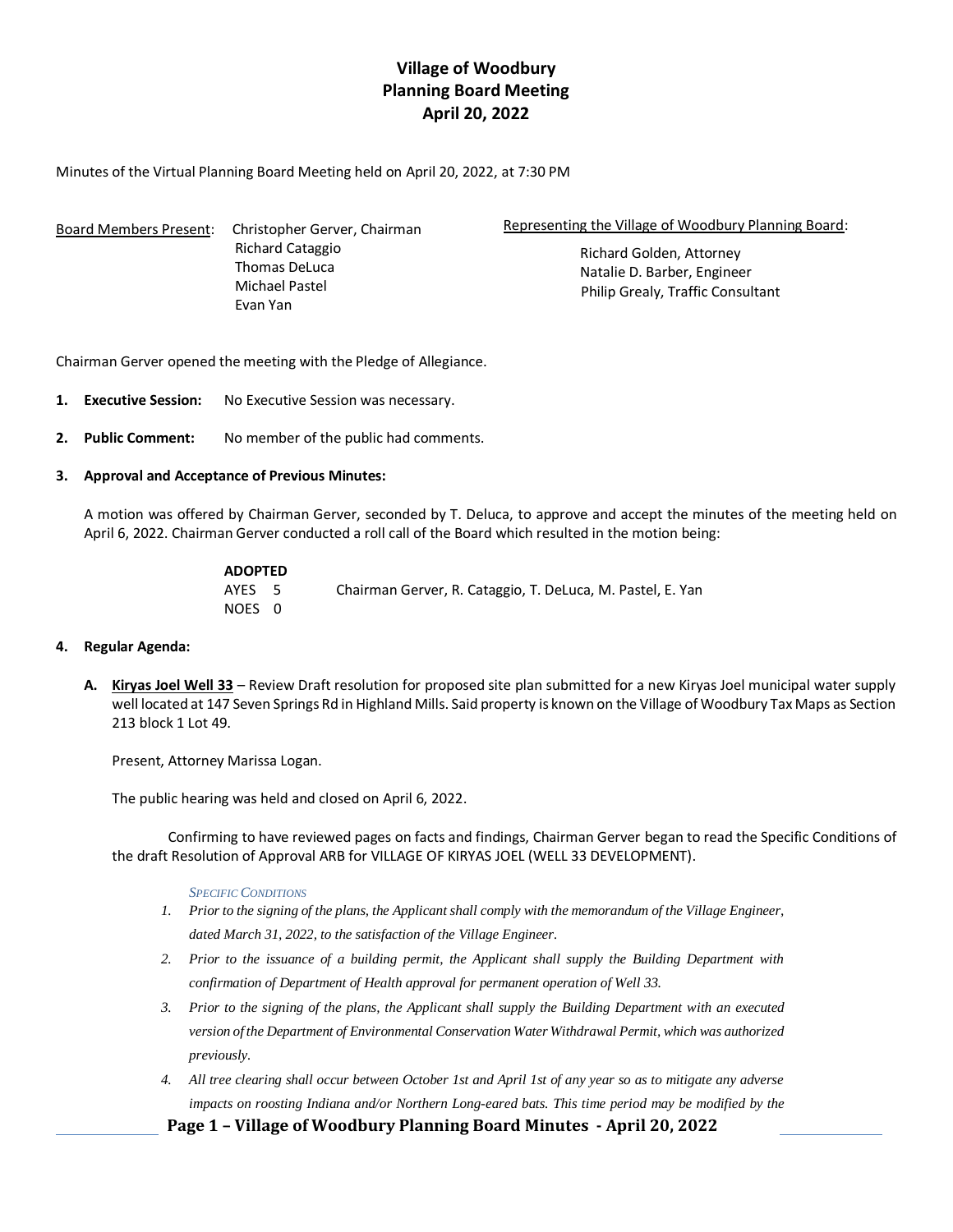*Department of Environmental Conservation guidelines.*

*5. If the directional drill method is not used, is unsuccessful and/or if an access road is constructed for the well, the Applicant shall provide the required supplemental archaeological investigative studies of the areas to be disturbed prior to the issuance of a building permit.* 

Attorney Richard Golden adjusted Specific Condition number six, as discussed.

*6. Prior to the signing of the plans, the Applicant shall provide the Planning Board Attorney with proof of filing a permanent easement (subject to the satisfaction of the Planning Board Attorney as to form) providing the Applicant with the right to utilize the access path across Section 213, Block 1, Lot 46.1 with rights for access, maintenance, and improvement of the access path. Additionally, the easement, or such other alternative means of ingress/egress to Well 33 satisfactory to the Village, shall grant the Village of Woodbury rights to use such access for inspection purposes.*

Attorney Logan agreed with this modification to Specific Condition number six and confirmed previously discussed it with Attorney Golden.

A motion was offered by Chairman Gerver, seconded by R. Cataggio, to accept counsel's draft Resolution of Approval with the modification to Specific Condition number six as stated by Attorney Golden for VILLAGE OF KIRYAS JOEL (WELL 33 DEVELOPMENT). Chairman Gerver conducted a roll call of the Board which resulted in the motion being:

| <b>ADOPTED</b> |     |                                                            |
|----------------|-----|------------------------------------------------------------|
| AYES           | - 5 | Chairman Gerver, R. Cataggio, T. DeLuca, M. Pastel, E. Yan |
| <b>NOES</b>    |     |                                                            |

**B. Eastgate Mgmt. 300 Forest Rd ARB** – Review draft resolution for ARB and Ridge Preservation of a proposed addition to an existing single-family dwelling. Said property is located at 300 Forest Road in Highland Mills and is known on the Village of Woodbury Tax Maps as Section 213 Block 1 Lot 63.

Present Attorney Jay Myrow.

A public hearing on this Application was waived by the Planning Board in accordance with the Village Code on April 6, 2022.

Attorney Golden stated he needed a copy of the easement for the septic. Attorney Myrow said it was previously sent by the engineer, but he will forward it via email as well as to the Building Department.

Confirming to have reviewed pages on facts and findings, Chairman Gerver began to read the Specific Conditions of the draft Resolution of Approval ARB for 300 FOREST ROAD LLC.

### *SPECIFIC CONDITIONS*

- *1. No building permit shall be issued authorizing construction of structures inconsistent with the architectural renderings submitted to, and approved by, the Architectural Review Board as part of this approval, nor shall any Certificate of Occupancy issue for any structures constructed except in conformance with such renderings. Any deviation from such renderings will require further Planning Board review.*
- *2. All new windows shall be constructed of or coated with non-reflective material or anti-reflection window film will be applied to any new low-e windows installed.*
- *3. Prior to the signing of the plans, the Applicant shall*

## **Page 2 – Village of Woodbury Planning Board Minutes - April 20, 2022**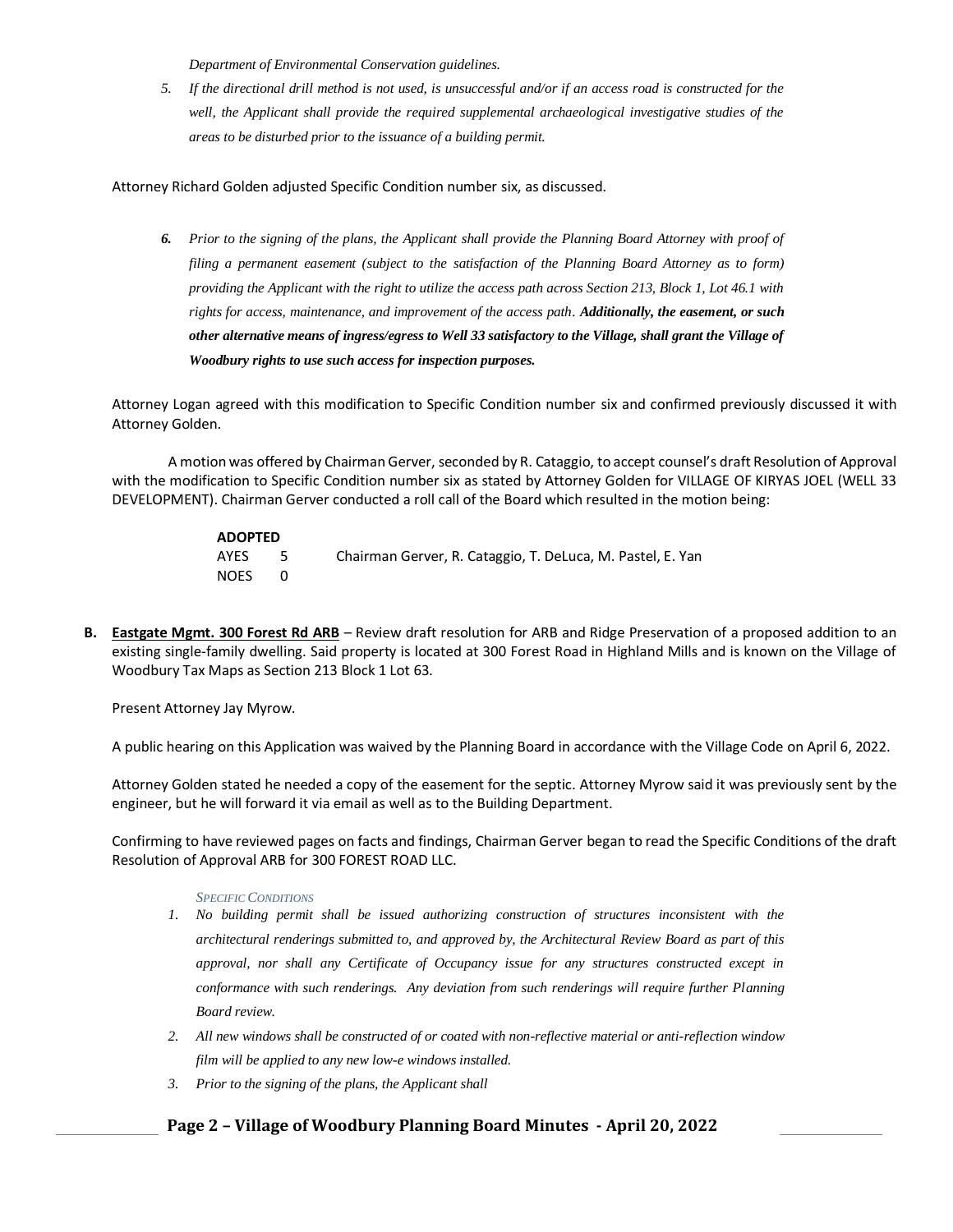- *a) Comply with the memorandum of the Village Engineer dated March 30, 2022, to the satisfaction of the Village Engineer.*
- *b) Comply with the memorandum of the Village Planner dated December 9, 2021, to the satisfaction of the Village Planner.*
- *c) Confirm with the Planning Board Attorney that the easement for the septic system for this property is sufficient. If it is not sufficient, it shall be modified to the satisfaction of the Planning Board Attorney.*

A motion was offered by Chairman Gerver, seconded by T. Deluca, to accept counsel's draft Resolution of Approval for 300 FOREST ROAD LLC. Chairman Gerver conducted a roll call of the Board which resulted in the motion being:

| <b>ADOPTED</b> |     |                                                            |
|----------------|-----|------------------------------------------------------------|
| AYES           | -5. | Chairman Gerver, R. Cataggio, T. DeLuca, M. Pastel, E. Yan |
| <b>NOES</b>    |     |                                                            |

**C. Woodbury Commons/RMU** - Review the proposed amended Site Plan and Special Permit for an increase in the size of the previously approved Retail Merchandise Units from 50 sq. ft. to 100 sq. ft. within the Woodbury Common Shopping Center. Said property islocated on Route 32 in Central Valley and is known on the Village of Woodbury Tax Maps as Section 225 Block 1 Lot 70.2 and Section 226 Block 1 Lot 1.

General – The application before the Board is for an amendment to the prior Retail Merchandising Units (RMU) approvals to permit larger structures with varying architectural features to meet the branding needs of vendors. The applicant's recent correspondence indicates the proposal is for 25 operational units up to 100 SF for each.

Background – This application was last before the Board in December 2021. At that time, the Board discussed whether this application for a larger RMU is raised to the threshold of classification as a kiosk and if it should be considered GLA. The board agreed to a site visit to consider an existing and larger type RMU at Woodbury Common. The applicant previously provided renderings of the existing and proposed RMUs, as well as branded type RMUs for you to consider this request. SEQRA and public hearing remain to be decided.

Present Vice President Of Construction at Simon Property Group Bill Pendergast, and General Manager at Simon Property Group Dave Mistretta.

Mr. Pendergast began giving a brief description as to why they are before the Board tonight. Not only will they like to increase ten or so RMU square footage from 50 sq. ft. to 100 sq. ft., but to broaden the use of these units.

Engineer Natalie D. Barber said at the Applicant's last appearance, discussion as to whether or not to increase the RMU size and have them considered as kiosks and if it should be tallied into the GLA. She also recalls the Board taking the opportunity to visit the existing large RMUs to consider the Applicant's request. Engineer Barber referred to her H2M memo dated April 14, 2022, where she states the definition of an RMU.

## *H2M Memo:*

*1. RMU Definition – In 2001, your approval (appended for ready reference) provided a definition for RMU's as follows:* 

*By RMUs, the Planning Board means Retail Merchandizing Unit: A structure, typically metal framed, with shutters or doors that enclose merchandise and are lockable; more like a structure or a building, but with wheels to make it movable. Shelving is built-in (but can extend out somewhat from the footprint). Salespeople cannot get inside the unit – they have to walk around unit to make sales.* 

*RMUs are different from Pushcarts and Kiosks, which the Planning Board defines as follows:* 

*Pushcart: a portable cart, typically wooden, with two large "wagon wheels" on the sides, with two handles at one end to allow the cart to be pushed from location to location.* 

**Page 3 – Village of Woodbury Planning Board Minutes - April 20, 2022**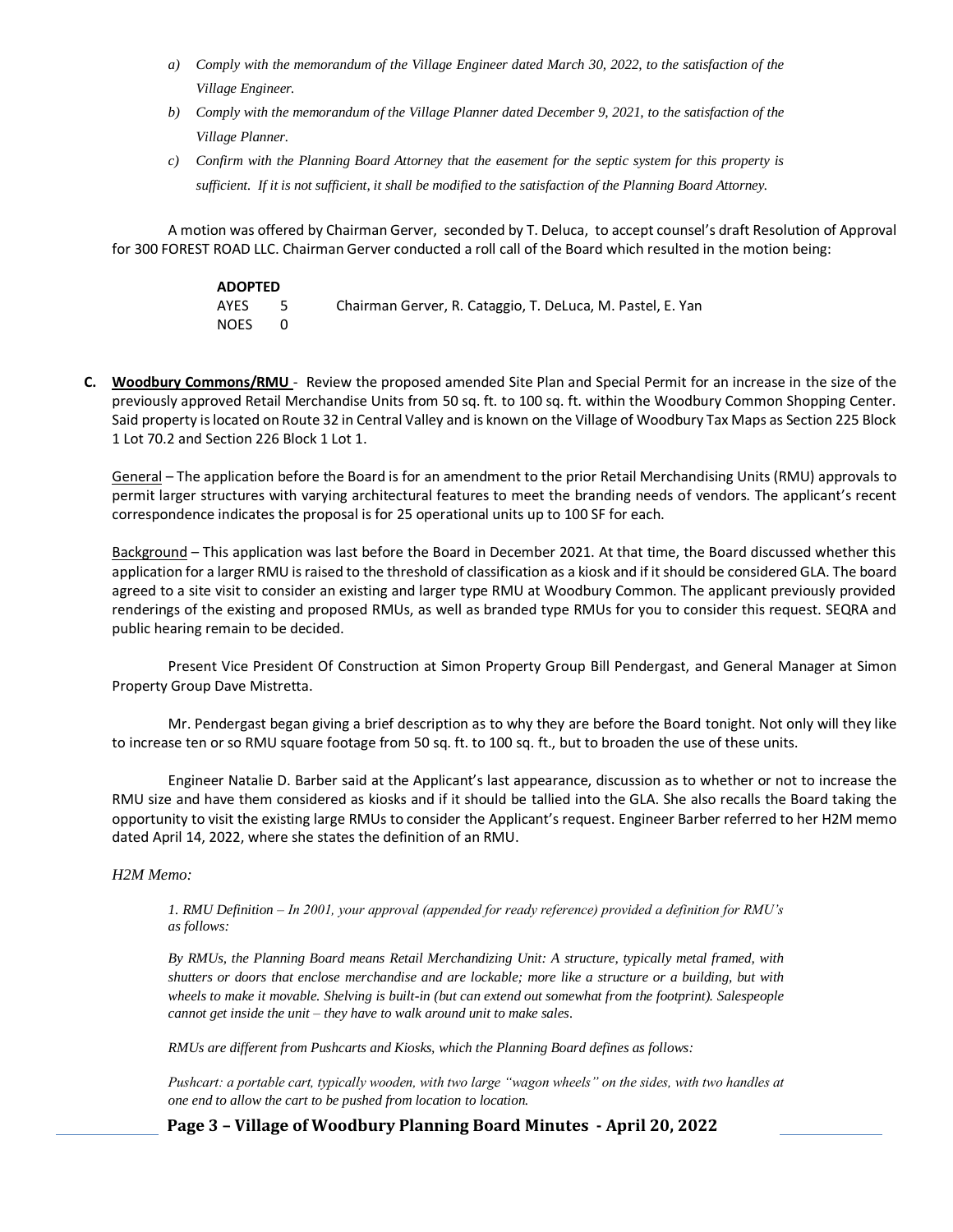*Kiosk: A structure, typically metal framed, with shutters or doors that enclose merchandise and are lockable. Are typically larger than RMUs, and are more permanent and building like. Kiosks are not usually movable. Salespersons make all sales from within to customers without.*

Chairman Gerver stated that Mr. Pendergast provided a letter dated March 3, 2022, addressed to the Planning Board. Some questions were raised, and the letter addressed those questions by providing some answers.

*The following are responses from the applicant to questions previously proposed:* 

- *Q: Will merchandise be enclosed by shutters or doors when not in use? A: Yes shutters or locked up for access that we own. Others have some locks to prevent access. The center has 24/7 security and cameras to ensure security.*
- *Q: Are the units lockable? A: Yes, units are locked that we own. Others vary but most other products are removed daily.*
- *Q: Confirm completely free movement? A: Free Movements around and within and no restrictions for ESO.*
- *Q: Will salespeople be within the structure? A: Yes, in some instances the employee is within, but units are still on wheels and portable.*

*With answers to these questions, we recommend you consider whether the proposal is consistent with your definition as an RMU (sales outside) or if it is more like a Kiosk (note – not usually moveable), and if these are approved, consider an amendment to the definitions established. Additionally, we recommend you review the restrictions set forth in your 2001 approval for RMU's and consider what is changing as part of this proposal (i.e. food preparation, size, 0.1% of GLA).* 

*2. RMU Intent – It may be helpful to consider the context of RMU's serving the Common when originally approved. The applicant previously described these structures as selling small trinkets and prepackaged food*  to users passing by or in areas remote from say the food court or other vending type service. It is not clear, if *at that time, RMU sales were by Woodbury Common and Woodbury Common employees or if RMU's were vendor specific. You may wish to discuss this with the applicant.*

*3. Number and Size of Structures – RMU's are not included as GLA, but in 2001 the Board considered GLA in determining an appropriate number and size of these structures. They are currently limited to 50-SF, with no more than 25 operating at any one time, thus approximately 1,250-SF. The applicant should discuss compliance with this condition as part of the proposal.* 

*The applicant is requesting flexibility of RMU size up to 100-SF for each. No more than 25-units will operate at any time. At the last meeting, they described the need for larger units to accommodate public health requirements (three sinks, etc.) for food preparation and sale. We note food preparation is not currently permitted within RMU's and if approved should be amended in your action.* 

*For you to consider appropriateness of size, we note Kiosks are currently permitted to be a maximum 216-SF except for the information booth and double kiosk that are 350- and 400-SF respectively. This proposal is approximately half the size of a typical kiosk.* 

*4. GLA –The NYS Building Code defines "Gross Leasable Area" as the "total floor area designed for tenant occupancy and exclusive use. The area of tenant occupancy is measured from the centerlines of joint partitions to the outside of tenant walls. All tenant areas, including areas used for storage, shall be included in calculating gross leasable area." You may wish to consider whether the change from the typical Common RMU to a larger, branded RMU, with sales within meets the "exclusive" "tenant occupancy" criteria in the Building Code.* 

*The applicant previously described RMU's as an amenity and believes these should not count towards GLA because – they are not permanent (have no foundations or utilities other than electric and data) and are completely moveable. Furthermore, they advise they will only be in place 5-6 months of the year, generally May to October.*

Referring to the H2M memo, E. Yan questioned the math calculations regarding the GLA. Apologizing for the confusion Engineer Barber said it should be 0.001 x 912,676 which will then come to 912.68.

**Page 4 – Village of Woodbury Planning Board Minutes - April 20, 2022**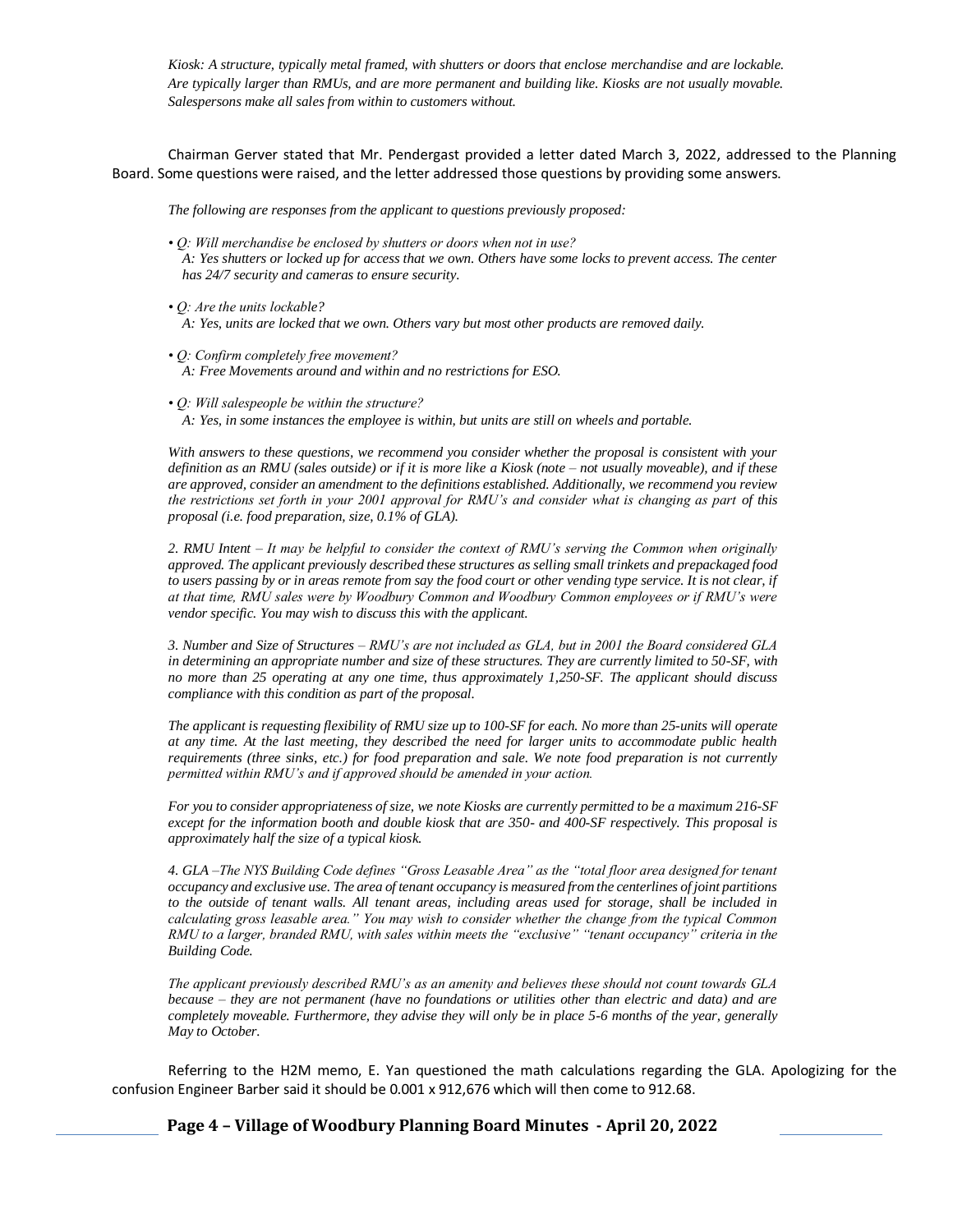Board members mentioned their visit(s) to the commons coming across a few RMUs. Chairman Gerver recalled T. DeLuca's comment in the previous meeting, and how he agrees that this is an attempt to add more retail space to the site. He said 100 sq. ft. is rather a large size that can eventually cut into the people's path for walking. Especially when they create lines of people waiting for service. Mr. Mistretta reminded the Board that although they are asking for it to be 100 sq. ft. it does not necessarily mean it will be up to that square footage. As an example, he mentioned the Mango Cart which measures somewhere around 80 sq. ft., and they are not looking to increase all the RMUs that are 50 sq. ft., and they are not looking to increase the GLA. Mr. Pendergast added that if approved those RMUs would be located where RMUs are already located and if in one of those locations there are two 50 sq. ft RMUs, placing one 100 sq. ft. RMU will take up less of a footprint. They would not be able to place two 100 sq. ft. RMUs because they will take part in the ESO path. Mr. Pendergast continues to say there are 44 locations on the site plan that are approved, but only 25 carts are allowed. Chairman Gerver made a note that the applicant has a complicated approval and having to go back and make additional changes will make it even more complex. Mr. Pendergast said that as long they stay within the GLA calculation for the RMUs it can be manageable.

Engineer Barber's question to the Board was, do they consider the RMU as kiosks or should they be subject to the GLA based on the Applicant's proposal and if so, how will it then fit within the prior approval. She continued to say that if the Board goes forward approving, then the definition may need to be modified. Mr. Pendergast said the commons have taken efforts to improve the commons and they don't want an RMU with neon flashing lights, they try to keep it within things they feel are appropriate.

Regarding the ARB, M. Pastel asked if the RMU can match what they are selling or do they have to follow the prior approval. Engineer Barber said the Applicant is requesting flexibility for branding and that is an amendment the Board will need to address. Chairman Gerver asked the Board if the RMUs should be counted with the GLA, and the Board agreed that it should be. There was further discussion as to what is included and or excluded in the tally of the GLA.

Mr. Mistretta expressed his concerns with prior approved RMU going as long as he's been with Woodbury Commons Premium Outlet 16 years or so that they will have to be terminated because adding them to the GLA will go over the cap amount. Attorney Golden explained that prior RMUs that weren't counted would be counted towards the GLA. Those RMUs have property rights under those approvals. Anything new that the Applicant is asking for will be counted towards the GLA. There was further discussion on the GLA, not triggering SEQRA if possible, that are to be continued. There will be discussing this further and agreed that having a public hearing may help provide information that can potentially help the Board in their decision making.

A motion was offered by Chairman Gerver, seconded by **M. Pastel**, to schedule a public hearing on May 4, 2022, for Woodbury Commons/RMU. Chairman Gerver conducted a roll call of the Board which resulted in the motion being:

| <b>ADOPTED</b> |                                                            |
|----------------|------------------------------------------------------------|
| AYES 5         | Chairman Gerver, R. Cataggio, T. DeLuca, M. Pastel, E. Yan |
| NOES 0         |                                                            |

**D. Popeyes -** Review and discuss site plan, special permit, and ARB for the demolition of the existing Pizzeria Uno building and proposed construction of a 2,454 square foot Popeye's Restaurant with drive-thru. Said property is located at 20 Centre Drive in Central Valley and is known on the Village of Woodbury Tax Maps as Section 225 Block 2 Lot 1.12

Present Attorney Drew Gamils, Engineer Mathew Bersh, and Engineer Connor Hughes.

Attorney Gamils gave a summary of this application as well as steps that have been taken since their last appearance before the Board in December 2021. The Board had referred this application to the Zoning Board of Appeals (ZBA) to render a decision on variances involving the construction of the Popeyes restaurant. She said on March 9, 2022, the ZBA granted the Applicant a variance to install a landscaping area, the installation of four signs on one wall, and Popeyes Louisiana Kitchen channel letters. She continued to say they have submitted a request for a hardship waiver from the moratorium. The Village Board of Trustees set the public hearing to review their petition on May 12, 2022.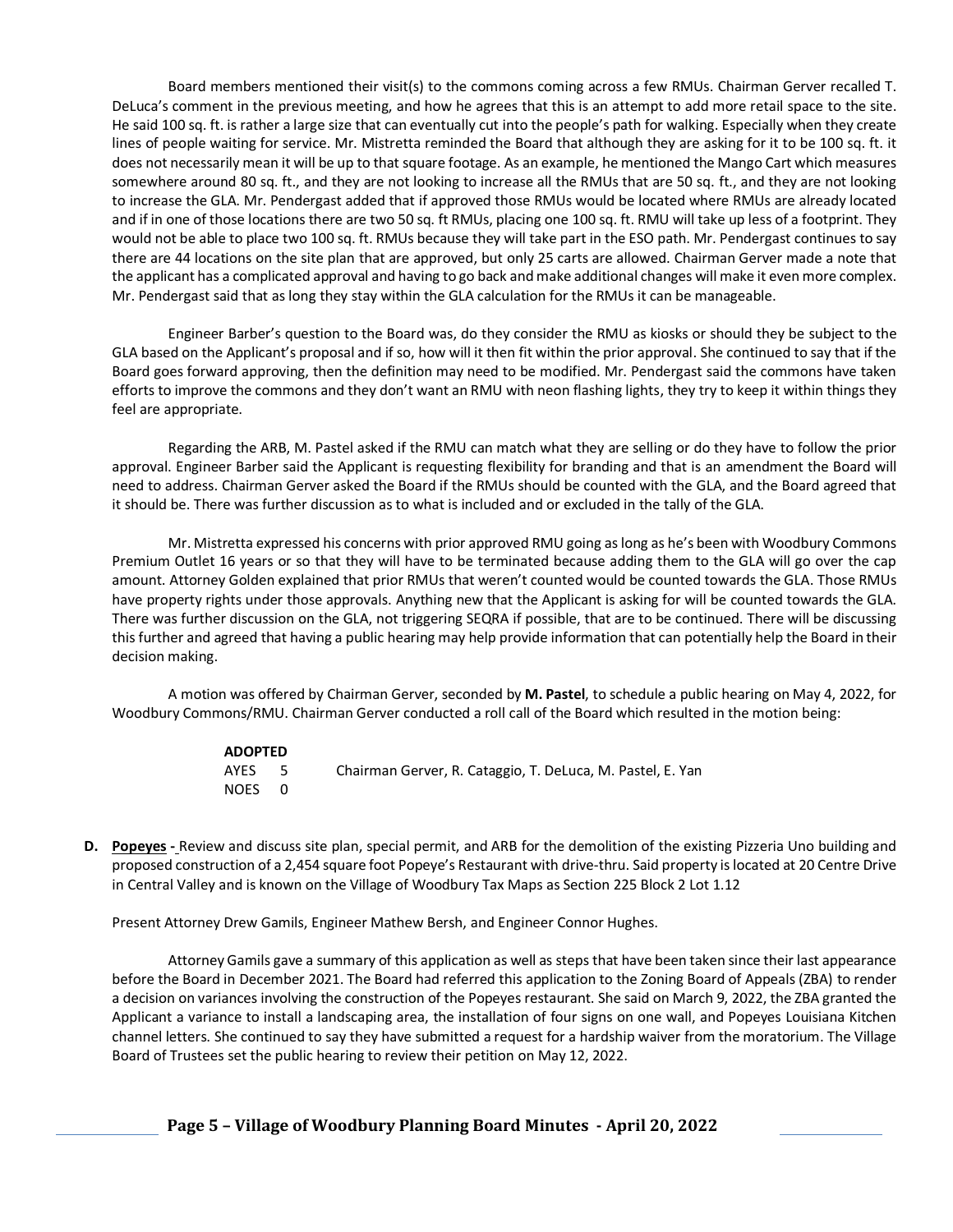Engineer Bersch continued by sharing his screen showing the site plan along with renderings with a landscaping design. He noted that there will be sidewalks providing access and egress to the entrance of the building. Nine new parking stalls will be adjacent to Popeyes, along with other features noted on the site plan. The existing light fixtures will stay along with the wall fixture lights the Applicant is proposing. The parking calculations were updated per Engineer Barber's comments. Engineer Bersch mentioned not receiving the ESO review letter, though there have been previous meetings discussing water sprinklers and he clarified they will not be proposing water sprinklers. They also do not expect a significant amount of people to walk from other shops in the shopping center to the restaurant, though they are willing to add pedestrian signage per the Board's request. He continued addressing comments from the traffic engineer as well as noting the suggested materials and colors.

Chairman Gerver asked if for some reason the staff cannot manage the number of orders coming in, how will they manage it. Engineer Bersch said the employees will instruct vehicle(s) to the station in the parking stalls surrounding the building. If the Board chooses for the Applicant to add signage, they would be amenable to provide it.

As per questions from the Board members, Engineer Bersch said the intended hours of operation are 10:30 am to midnight seven days a week. There will be two types of deliveries, delivery except for chicken will be delivered once a week during overnight hours. Deliveries of chicken will be made 2-3 times a week during morning and non-business hours. Engineer Bersch mentioned the location of the downspouts, which are the front of the building and the rear.

Traffic Consultant Phillip Grealy referred to Collier's Engineering and Designed letter dated April 14, 2022. Amongst other things he also spoke of Kimley-Horn analysis between Woodbury Fresh, Woodbury Shops, and Popeyes. He expressed his concerns with the intersection exiting Popeyes onto Center Drive.

#### *Collier's letter:*

*In general, our comments have been addressed; however, we note the following relative to each of the items:* 

*1. The Applicant has updated the trip generation estimates using the latest ITE Handbook, 11th Edition. Based upon a review of the information in Tables 1 and 2 of their letter, the trip calculations are consistent with the ITE data and we are in agreement with the projected new peak hour traffic generated for the project. While this "new" trip increase will not significantly impact the external highway system, as noted in the response, in terms of total trips, i.e., pass-by and primary trips, the site will result in a maximum increase of 73 peak hour trips. This full loading will be experienced at the internal intersections (see other comments regarding site plan and analysis below).* 

*2. As contained in the previously submitted Kimley-Horn traffic evaluation dated December 29, 2021, a detailed analysis of the internal intersections was provided, which accounted for the traffic associated with other site modifications, including the Woodbury Fresh Supermarket and Woodbury Shops at Woodbury Centre traffic. Based upon our review of the information and the additional responses, the intersection of Centre Drive and Dunkin Donuts has been adequately evaluated. We still believe that the intersection of the Popeye's connection at Centre Drive should be evaluated in more detail since this intersection will experience the full* loading of entering and exiting traffic. The additional traffic movements will primarily be left turns in and right *turns out and an evaluation of this should be provided to ensure that there is no significant change compared to current conditions.* 

*3. This comment was partially addressed, and we agree with the pedestrian movements to and from the Kohl's portion of the center. However, the Applicant should look at some additional signing, possible striping, or other measures to accommodate pedestrian traffic (employees or patrons) traffic coming to and from the northerly buildings since they would have to cross the main east/west roadway connection that may be walking to Popeye's. Signing and striping recommendations should be considered. Similarly, any of the pedestrian traffic from the Kohl's side of the center, which would be walking to and from the west, should be reviewed relative to potential signing and striping modifications to advise motorists of pedestrian activity. As noted, the Applicant has added crosswalks in the immediate vicinity of the drive-thru lane as requested.* 

#### *4. Comment addressed.*

*5. Comment addressed. Also note that if the queuing did extend further than indicated, based on their observations at other existing Popeye's, it would occur in the isolated portion of the Popeye's parcel and not impact other traffic flow in the center.*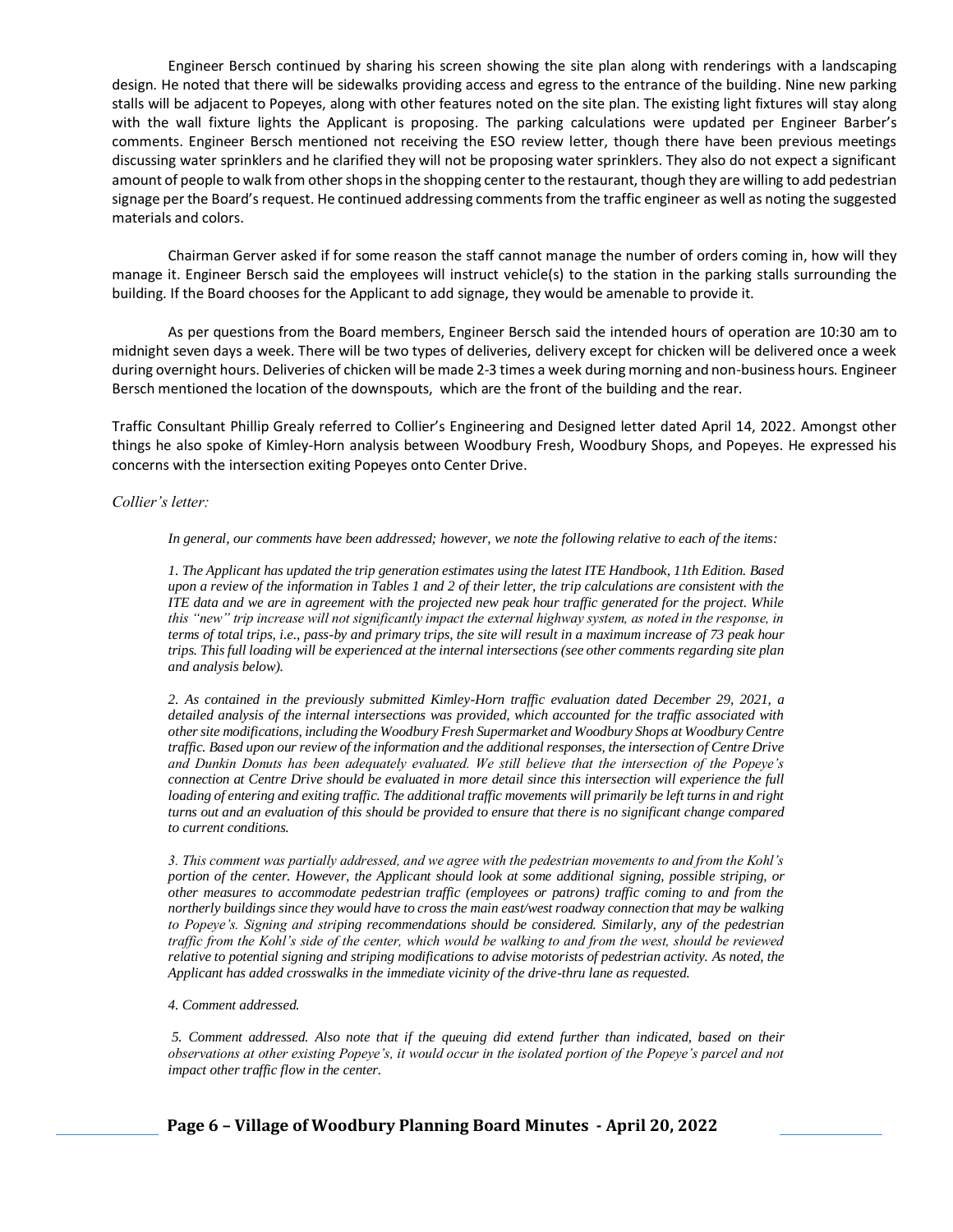*6. The aisle width is noted. However, movements to and from the parking spaces should be demonstrated by a simple turning track diagram. This will ensure that the movements can be accommodated without any impacts on the drive-thru lane. This would especially apply to the entrance to and from the most westerly parking space in that area.* 

*7. Comment addressed. All pedestrian ramps in the vicinity of the crosswalks provided will have to be ADA compliant and should be noted on the final plan.*

### *8. Comment addressed.*

*9. While the sight distance constraint at this location is noted in the response, a sight line diagram should be provided to identify the extent of the vegetative clearance and to ensure that the sight distance provided at this intersection of the Popeye's access drive with Centre Drive is adequate to meet current design standards.*

Chairman Gerver suggestsfor the next submission the applicant provide photos of the intersection from the left and right so the Board can get a better understanding of the sight distance. As per E. Yan's question, there was further discussion on the number of parking spots. Employees will be instructed to use parking spots that are away from the building but not too far, rather than the ones directly within the site.

Engineer Barber stated that this application is subject to the moratorium and confirmed the Applicant has submitted a hardship waiver request to the Village Board of Trustees. As stated, a waiver for parking will be required, something the Board will consider at the appropriate time. Referencing her H2M memo she continued saying the Village of Harriman had questions and comments on water and expects those comments to be addressed in future submission(s). In her memo, she recommended certain conditions based on the action of the Board associated with water and sewer, compliance with Village of Harriman, and Orange County Sewer District requirements. She also asked that the Board give the Applicant direction associated with the ARB. Chairman Gerver asked if the color scheme is consistent with the franchise. Mr. Bersch said the scheme is newer and agreed it is the corporate look as of now.

There was a discrepancy on what date the GML 239 was sent, but Engineer Barber said she will clear it up with the Building Department.

A motion was offered by Chairman Gerver, seconded by E. Yan, to schedule a public hearing on May 4, 2022, for Popeyes. Chairman Gerver conducted a roll call of the Board which resulted in the motion being:

| <b>ADOPTED</b> |      |                                                            |
|----------------|------|------------------------------------------------------------|
| AYES           | $-5$ | Chairman Gerver, R. Cataggio, T. DeLuca, M. Pastel, E. Yan |
| NOES 0         |      |                                                            |

**E. Wercberger 2 Corporate Sign ARB –** Review documents submitted for proposed replacement of free-standing sign located on the front lawn of 2 Corporate Drive in Central Valley, Said property is known on the Village of Woodbury Tax Maps as Section 226 Block 1 Lot 81.1.

Present the Applicant, Wolf Wercberger.

Mr. Wercberger wishes to remove an existing sign and replace it with a new one.

Engineer Barber noted that as per code a free-standing sign permits 32 sq. ft. with an individual tenant panel, the Applicant is proposing 58 sq. ft. which is larger than what is permitted. The renderings submitted also indicated that the sign was larger than permitted by code. She said there were decisions on variances in past and none seem applicable to what's being requested currently. She recommends that this application be referred to the ZBA for the sign area.

Attorney Golden mentioned options the Applicant has to move forward. One is proof that the Applicant has vested right on the size of the sign, two, they can adjust the sign to be code compliant or go to the ZBA. The Applicant said he would have to go back and review previous records of approvals.

**Page 7 – Village of Woodbury Planning Board Minutes - April 20, 2022**